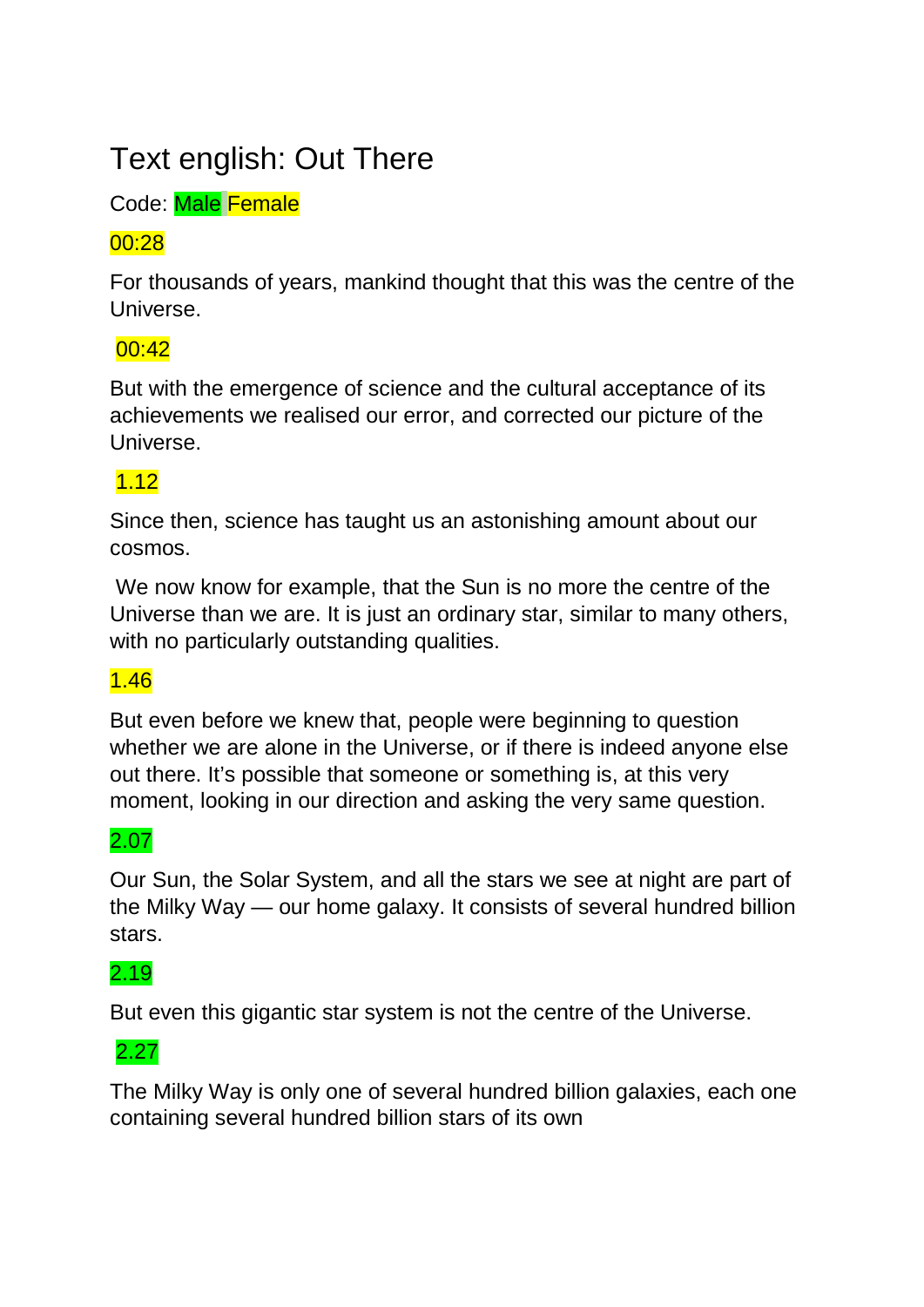In its infinite nature, the Universe must have had endless possibilities to create other places like Earth. It is not the question of whether life exists elsewhere, but where we will have to look, and how we will find it — out there.

Part 2 – 8' - Historical (13410 frames @ 30fps)

# 03.36

The earliest accounts that imagined the existence of life beyond Earth, or interplanetary travel, are almost as old as civilisation itself. Examples of this primitive science fiction have been found all over the world, in every major culture.

# 03.55

Lucian, A True Story, 2nd century AD.

# 3.58

"Once upon a time I gathered together the poorest people in my kingdom and undertook to plant a colony on the Morning Star, which was empty and uninhabited."

#### 04.10

It was mankind's imagination that led to the pursuit of science. In turn, science only served to fuel more imagination.

### 04.21

The Man in the Moone, Francis Godwin, 1638.

#### 04.25

"Some Hours after the Departure of that Devilish Company, my Gansas began to bestir themselves, still directing their Course toward the Globe or Body of the Moon, making their Way with such incredible Swiftness, that I conceive they advanced little less than fifty Leagues in an Hour."

#### 04.55

Ever since the dawn of civilisation, the night sky has inspired people to imagine strange other worlds and life forms that could exist out in space, telling enthralling stories and creating breathtaking art in the process.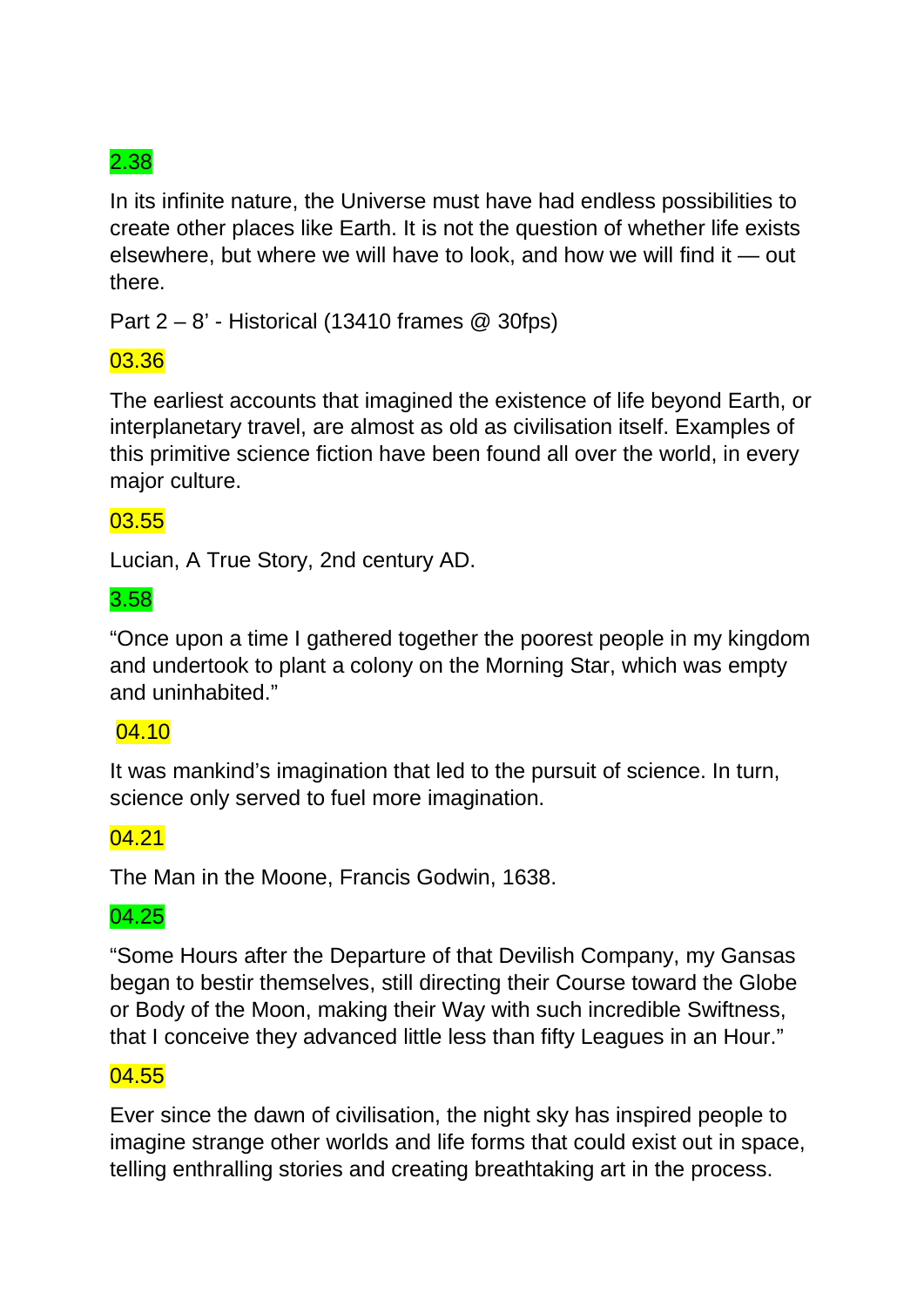Jules Verne, Autour de la Lune, 1877.

### 05.10

"Who says there are no Moon People?" cried Ardan fiercely, with fists clenched and brows contracted.

"I do!" cried Nicholl stoutly; "I deny the existence of anything of the kind, and I denounce every one that maintains any such whim as a visionary, if not a fool!"

(Ardan's reply to this taunt was a desperate facer, which, however, Barbican managed to stop while on its way towards the Captain's nose.)"

### 05.27

With the growing acceptance of Darwin's theory of evolution, there came the realisation that extraterrestrial life forms did not necessarily have to share similarities with humans. They could be completely different creatures who have followed their own evolutionary path.

#### 05.43

In the late 19th century, the Italian astronomer Giovanni Schiaparelli observed Mars through a telescope. He, and later the American Percival Lowell, described canals on the planet's surface, which, it was theorised, were built by intelligent beings.

It was at this point in history that astronomy began to be a common topic in fiction.

### 06.07

For decades after this, Martians became the focus of science fiction literature. In light of current events at the time, another frequent topic in literature was war.

### 06.27

In the 1920s, people could experience such imaginary worlds in a new and immersive way, in the form of an audio drama on the radio. In a famous example, one of those dramas was so captivating that it led to mass hysteria when people thought the events were actually happening.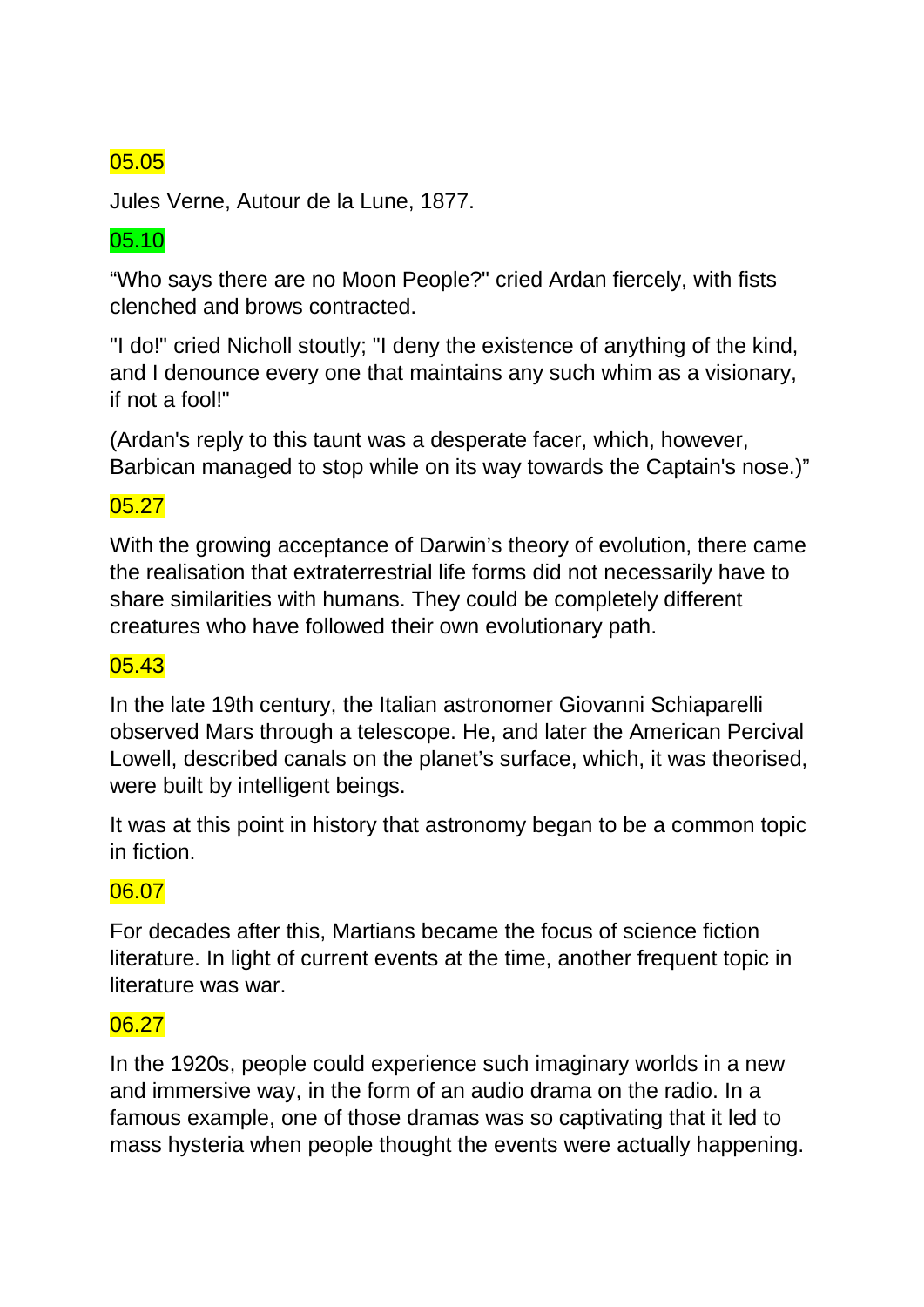Ladies and gentleman,

An invasion army from the planet Mars is marching towards our capital. A whole division of almost 9000 heavily armed soldiers was annihilated by a single Martian war machine. Some of the survivors reported a kind of flash emerging from the heads of those machines shooting on our brave men. Communication and traffic lines are widely interrupted. Truly, this seems to be a War of the Worlds.

### 07.16

With the rise of television and comic books, these enchanting and enthralling stories also made their way into mainstream culture.

### 07.40

Science would soon catch up with these fantastical stories, however, as the advancement of technology meant space probes could explore the Solar System and obtain detailed images of other planets and their moons.

#### 07.59

Revealed by the images obtained during the first ever fly-by of Mars by Mariner 4 in 1965, the Red Planet is not suited to life as we know it. Schiaparelli's canals were mere optical illusions — in reality natural surface features in a dry and cold desert landscape.

#### 08.52

Three years earlier, Mariner 2 made a fly-by of our other neighbour — Venus.

The images and data sent back to Earth indicated that this planet was also not the right environment for life as we know it.

### 09.12

Active volcanoes in the planet's past contributed to the thick clouds that make up the atmosphere today, and shaped the surface of the planet. A runaway greenhouse effect raised temperatures to the melting point of lead.

On the surface, the pressure is immense — the Soviet Venera Landers in the 1970s only survived for about an hour before they were crushed.

The image of a life-friendly sister planet to Earth soon vanished.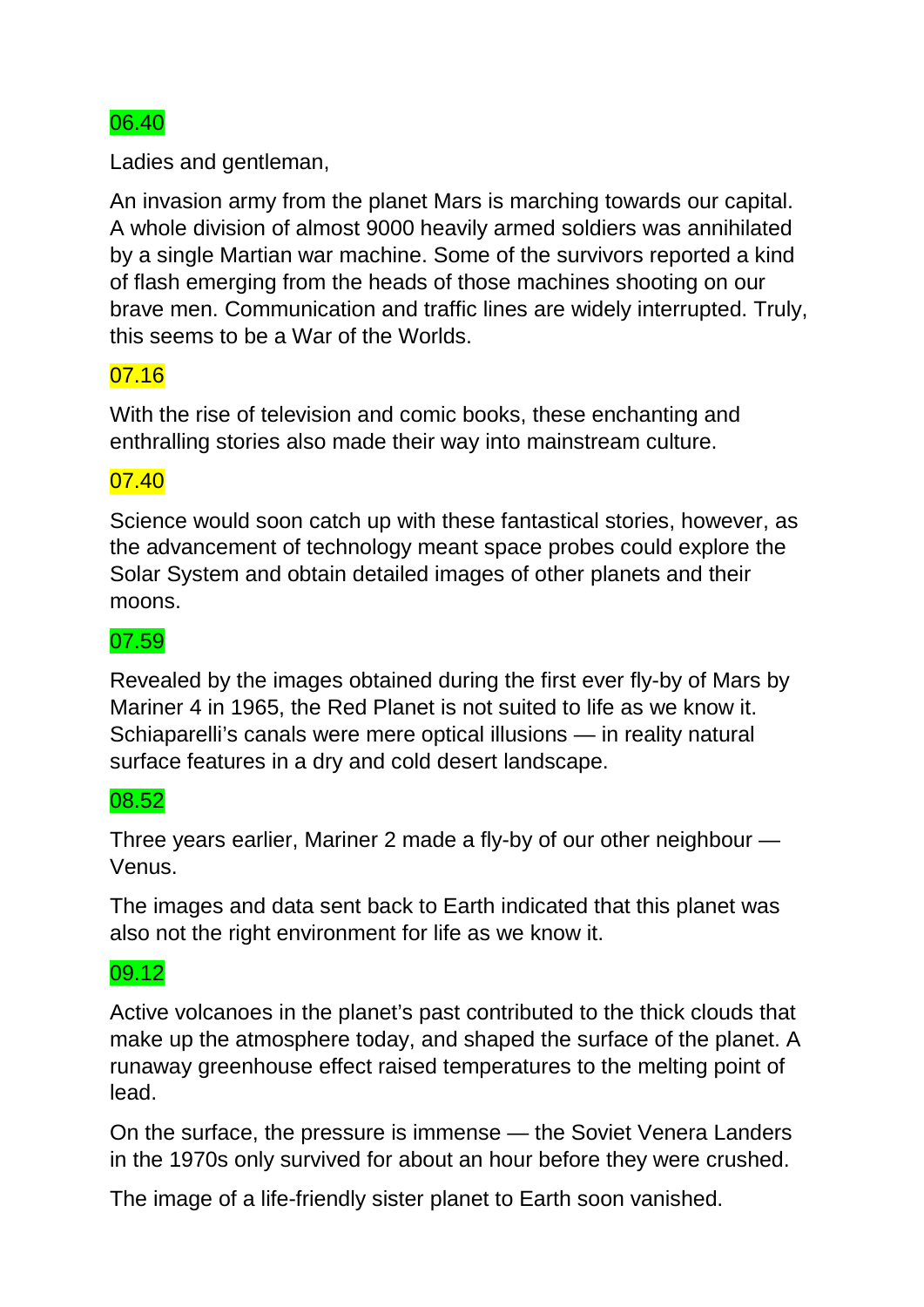So, to keep telling stories, people had to open their minds further and use their imagination to conjure up ever more foreign and distant worlds.

Where will our imagination lead us this time? Will current science fiction soon become science fact?

#### 10.55

In the late 1980s, with the advent of new technologies, scientists began to look for planets beyond our Solar System. In 1988, Canadian astronomers Bruce Campbell, Gordon Walker, and Stephenson Yang found hints of the existence of a planet in the Gamma Cephei star system.

#### 11.19

As the data was at the very limit of instrumental capabilities at the time, the planet's existence was doubted. It was only years later, in 2003, that those doubts were quashed and their planet was confirmed.

#### 11.37

The first planets outside our Solar System were found in 1992.

### 11.47

Using the Arecibo radio telescope, astronomers Aleksander Wolszczan and Dale Frail found two planets around a pulsar — a remnant of a large star — in the constellation of Virgo.

### 12.12

Three years later, a Swiss team led by Michel Mayor and Didier Queloz announced the discovery of the first planet around another Sun-like star. With newly developed detection methods, they pioneered the new field of so-called exoplanetary research.

### 12.36

They observed a star in the constellation of Pegasus and noticed small but periodic changes to its light. Something seemed to be tugging the star, causing it to move slightly.

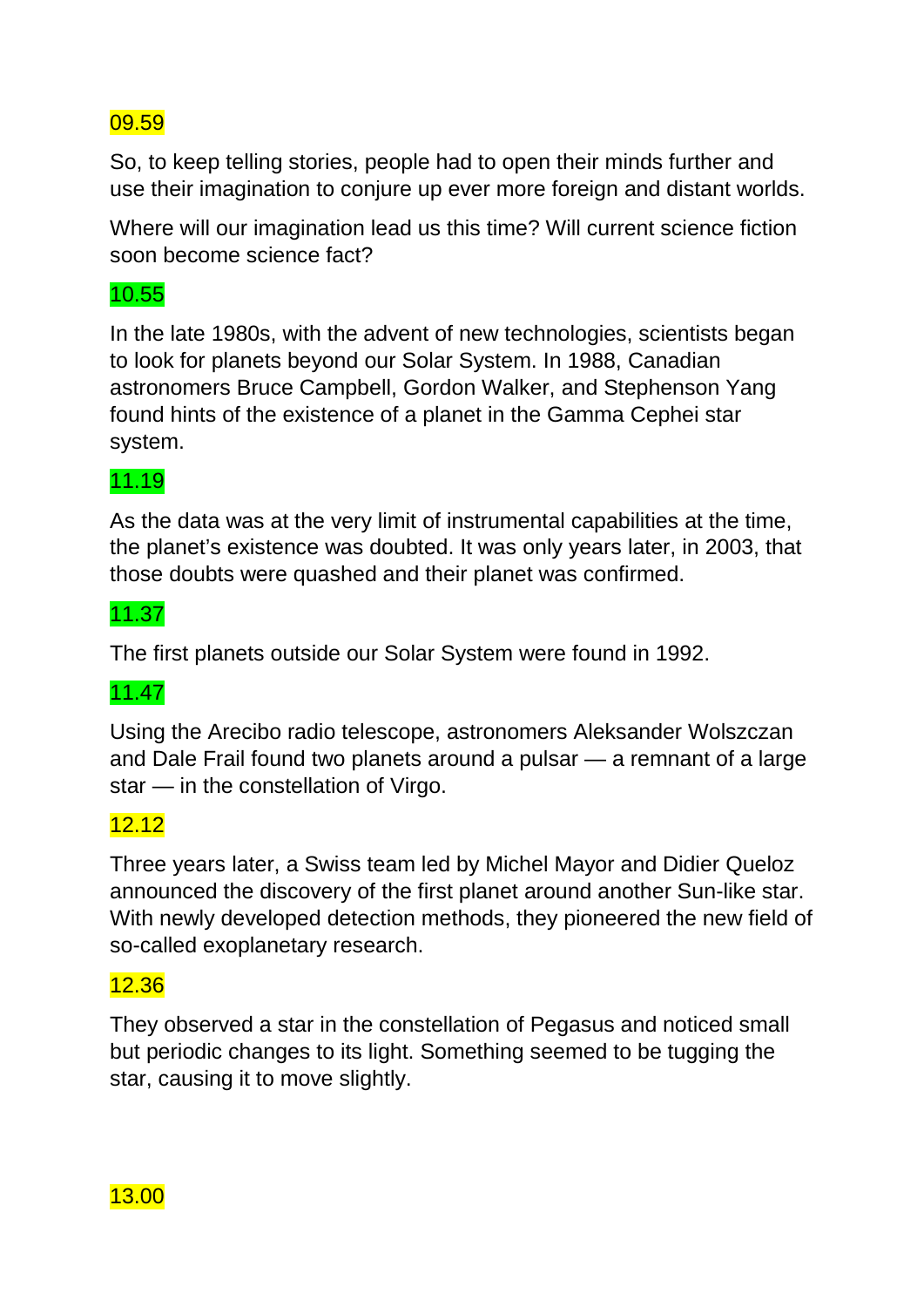The tiny repeated wobbles of the star can be inferred from tiny periodic changes seen in the colour of the light emitted by the star — an effect we were able to observe with our telescopes.

# 13.24

It turned out that this movement was actually caused by a planet — a foreign world in orbit around another star. The astronomers were able to determine a lot about it, even from the limited data available.

# 13.50

This planet is a gas giant, similar to Jupiter but about half its mass. Its orbit, however, is very close to its host star, which means the temperature of its atmosphere is over 1000°C, making life as we know it impossible there.

### 14.15

Since this first discovery, many more exoplanets, as they are known, have been found in our Milky Way.

#### 14:25

For instance, ESO's 3.6-metre telescope at La Silla in Chile further perfected the detection methods and has to date discovered hundreds of planetary systems.

# 15.15

Some were detected as they passed in front of their star, blocking out some of the star's light and making it appear dimmer for a while.

### 16.02

Others were detected by their effect on their host star as they caused it to wobble.

# 16.41

With the world's most powerful observatories — such as ESO's Very Large Telescope (or VLT) in Chile, or the Hubble Space Telescope some planets have even been seen directly — a feat thought impossible only 20 years earlier.

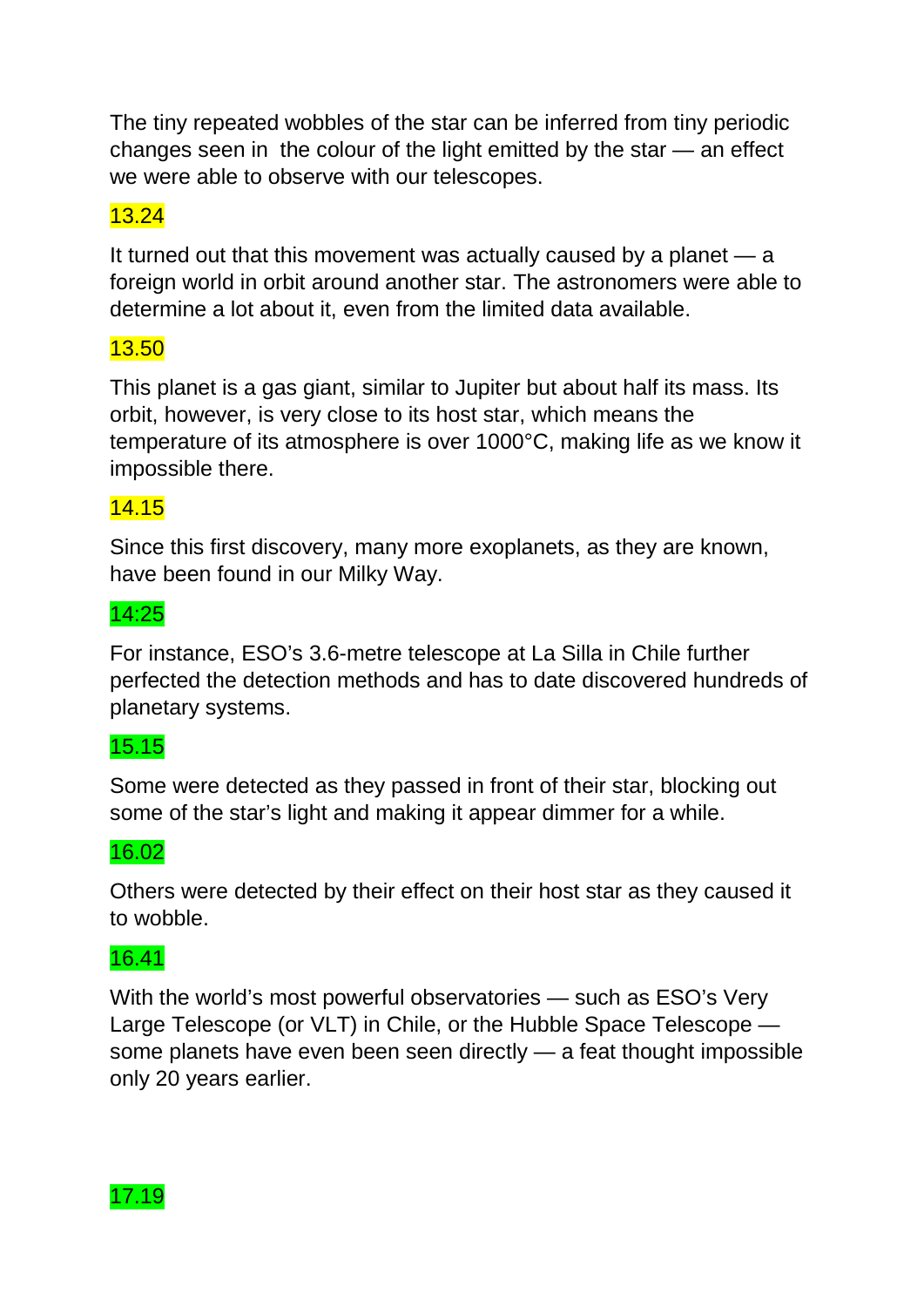The Atacama Large Millimeter/submillimeter Array (ALMA), also in Chile, has allowed us to peer into a fledgling planetary system, which is still forming around a young star.

# 17.54

Powerful devices in space like the Kepler Space Telescope are able to perform very precise measurements. They took the number of discovered exoplanetary systems to new heights.

# 18.16

We now know that planets in the Universe seem to be nothing out of the ordinary. Even around our closest stellar neighbour, Proxima Centauri, scientists have found a planet similar in size to Earth.

# 18.32

Scientists estimate that in our Universe there are at least the same number of planets as there are stars. It seems that, once again, science has caught up with fiction. But these discoveries have only fuelled our imagination — what kinds of different worlds will we find out there?

#### 19.05

Newly built and highly specialised telescopes, such as the satellite CHEOPS, are taking a closer look at previously discovered exoplanetary systems. Such missions will help unlock some of the secrets that surround these very distant worlds. Our curiosity drives us to find out more about these systems: are they Earth-sized rocky planets or gas giants like Jupiter? Is the surface temperature just right for liquid water? Is it even possible that such a world could harbour life, perhaps just like what we see on Earth?

### 19.50

CHEOPS is a joint project between the European Space Agency ESA and the Swiss Space Office.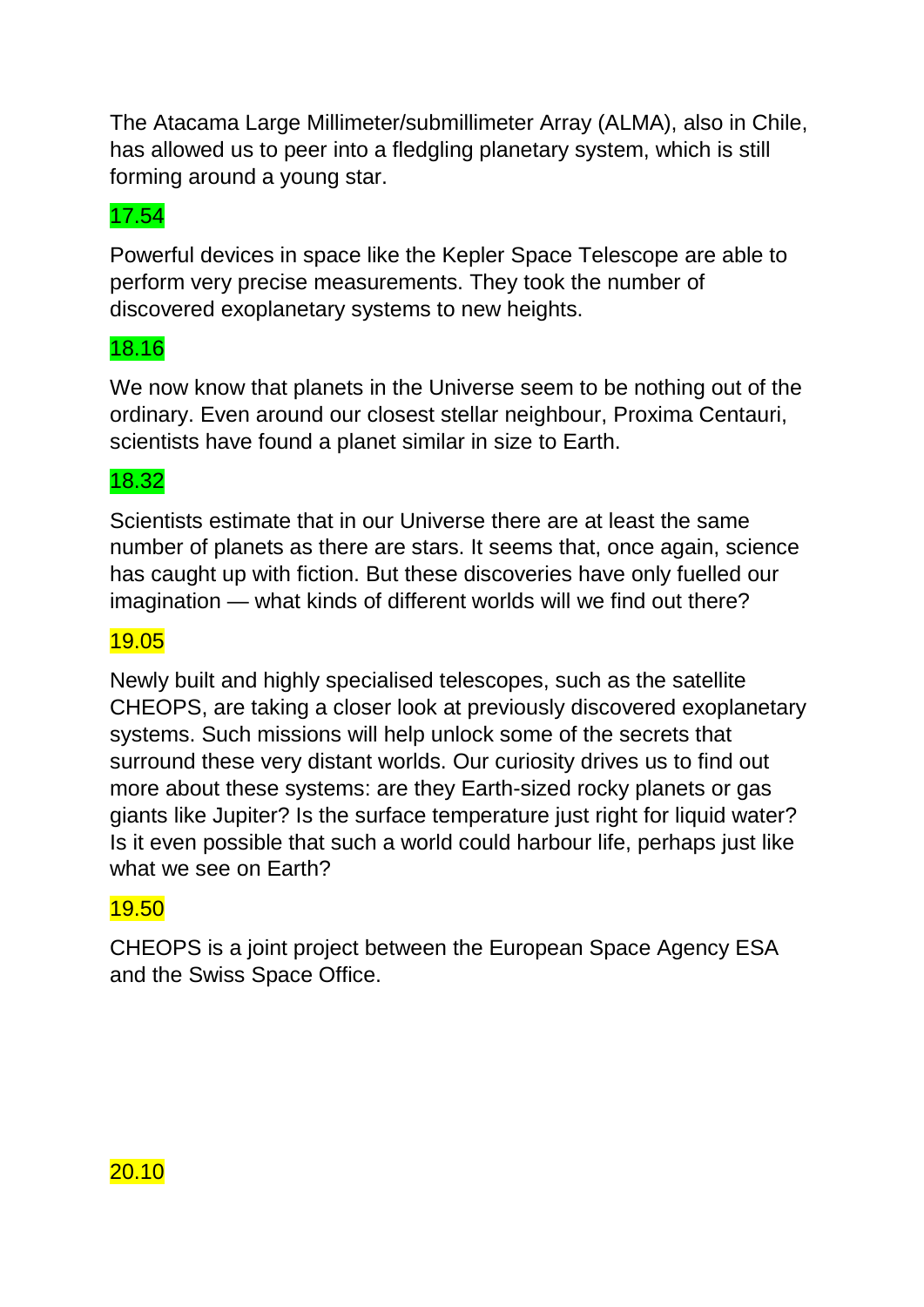The mission itself is a cooperation between several Swiss universities, in collaboration with other European Science institutions. Operations are directed from the University of Bern, Switzerland.

# 20.25

Preparations for such a mission take several years.

CHEOPS observes planets which transit their host star and cause the light from it to dim a little. The telescope and the scientific team then attempt to estimate the size of the planet — a tough job with the limited data available.

# 20.54

The CHEOPS telescope is being tested thoroughly. Once launched into space, it will encounter a harsh and extreme environment where repairs will no longer be possible. Every screw and cable has to be firmly installed and scrutinised. Nothing must come loose during the bumpy launch at the tip of the rocket — an event which could prove fatal for the whole mission.

# 21.30

The control room for CHEOPS is at the University of Geneva, a worldleading institution for exoplanet research. From here, all the scientific work is coordinated and the telescope controlled.

# 21.45

Worldwide, many efforts are underway to answer one particular question: are life-friendly planets like our Earth common in the Universe?

### 22.00

Perhaps this question could even be answered by taking a closer look at our own Solar System. Some moons of Jupiter and Saturn are covered by an immense sheet of ice. Beneath, scientists suspect there are vast oceans of water, which could possibly support life.

#### 22.20

NASA's Galileo probe took a closer look at Jupiter's moon, Europa. Deep cracks in the moon's ice sheet were observed, from which scientists later detected jets of emerging water.

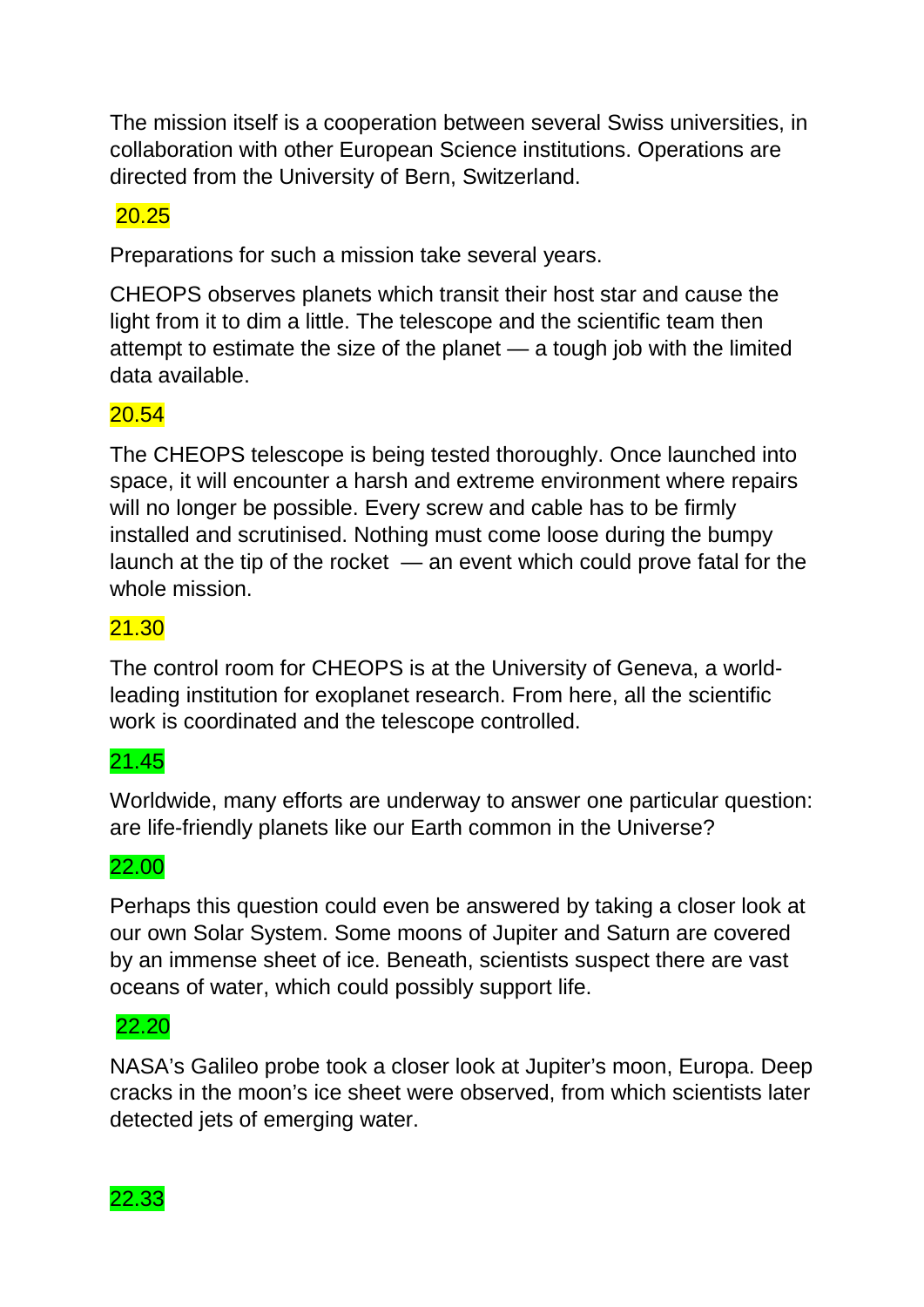There are ambitious plans to send a submarine to Europa to explore its subsurface ocean. Once again, something that would not long ago have been confined to science fiction is now becoming a reality.

# 22.50

Titan, the largest moon of the ring-planet Saturn, has an atmosphere and surface oceans consisting of fluid methane, a common organic gas here on Earth.

# 23.00

The ingredients for life are there — is it possible that we could witness its discovery on another world?

The American-European joint probe, Cassini, successfully deployed a small lander, called Huygens, which delivered more data about this interesting world, and even took images from the moon's surface.

# 23.27

As we continue to learn more about our own Solar System, we are beginning to realise the diversity of different worlds and life-forms that could exist in our cosmos.

# 23.45

On Mars, traces of water have finally been confirmed and we now know that vast oceans once covered the Red Planet. Many probes are keeping a keen eye on its surface, attempting to decipher more of its secrets. Even though Schiaparelli's canals were nothing more than hopeful imagination, our planetary neighbour is still the source of many exciting stories and scientific discoveries. At any rate, as it is the next target for manned missions, we will soon have human "Martians" walking on its surface.

### 24.28

It is possible that, in its past, the Red Planet was very similar to Earth.

# 24.37

Is it perhaps true that life in the Universe is the norm — and not the exception?

### 25.03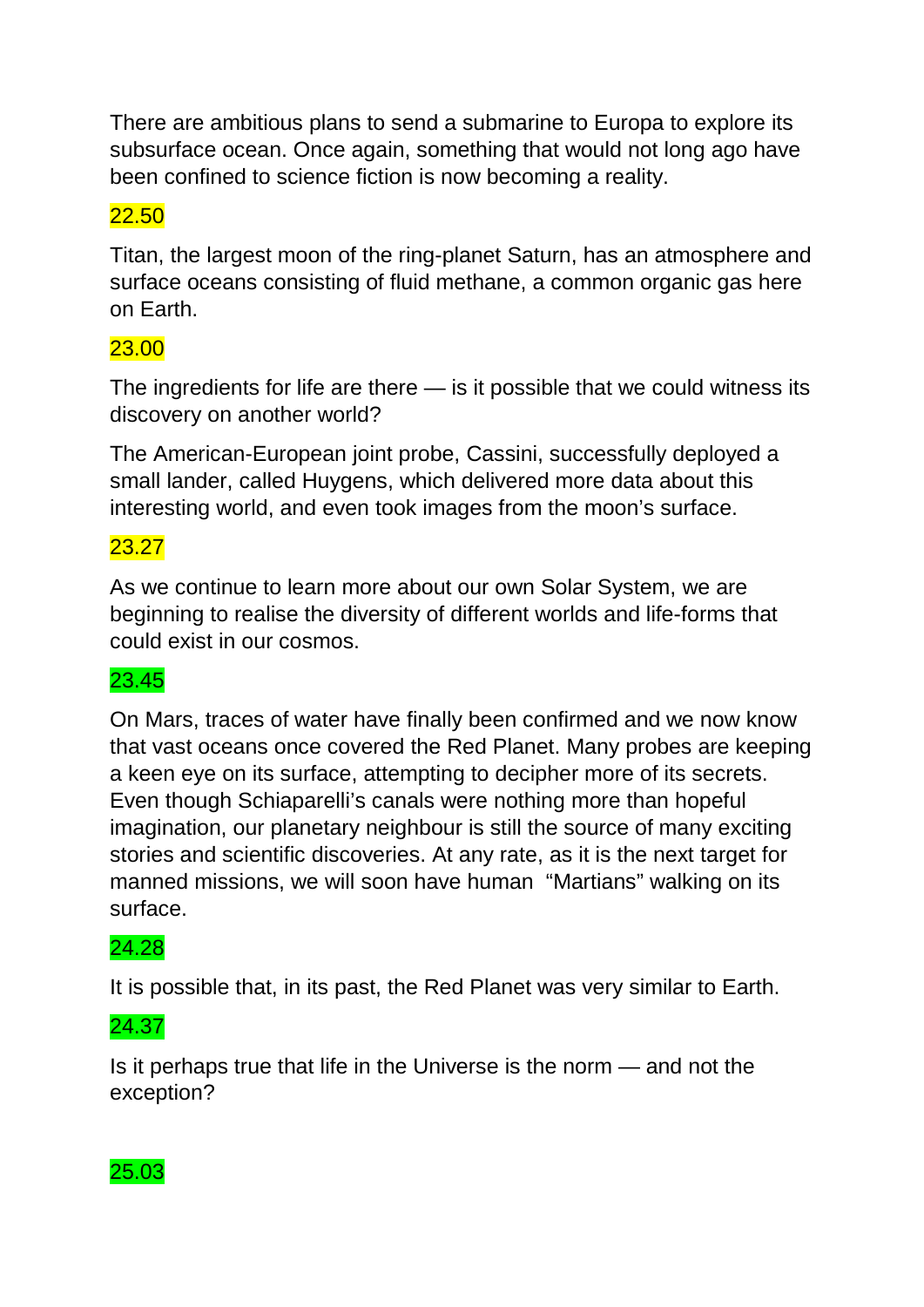Our Universe is immensely large. We are only just beginning to discover its true diversity. There is still much to learn and many secrets to uncover.

# 25.28

Sometime in the future, it is likely that we will discover other worlds out there that are suitable for life as we know it.

# 25.43

Given our current technological limitations, paying a visit to those places is, for now, only possible in our imagination. But who can say, perhaps science fiction will once again become fact?

### 26.10

Up to now, we have only explored a very small fraction of the cosmos the equivalent of our local neighbourhood.

What we have found just in this small corner of the galaxy has surpassed even the wildest expectations of scientists. How many of our galaxy's hundreds of billions of stars have planets? How many of those are habitable? How many could sustain life? Is it the same in the hundreds of billions of other galaxies in the Universe?

# 26.58

A new generation of telescopes, like CHEOPS and the European Space Agency's GAIA, the James Webb Space Telescope of NASA, ESA and CSA, or ESO's European Extremely Large Telescope in Chile, will help us find answers to these questions. In the near future, we will be able to detect and analyse the atmospheres of distant planets. This will be a big step forward in assessing whether these worlds could support life as we know it.

### 27.34

Our home planet, Earth, might not be at the centre of the Universe and doesn't reside in a special galaxy. Nor does it orbit a special star. As it turns out, it is only one among a proliferation of planets existing in each and every galaxy.

### 28.01

But for now, this is the only place in the incomprehensible vastness of the Universe where we do know that life can be sustained.